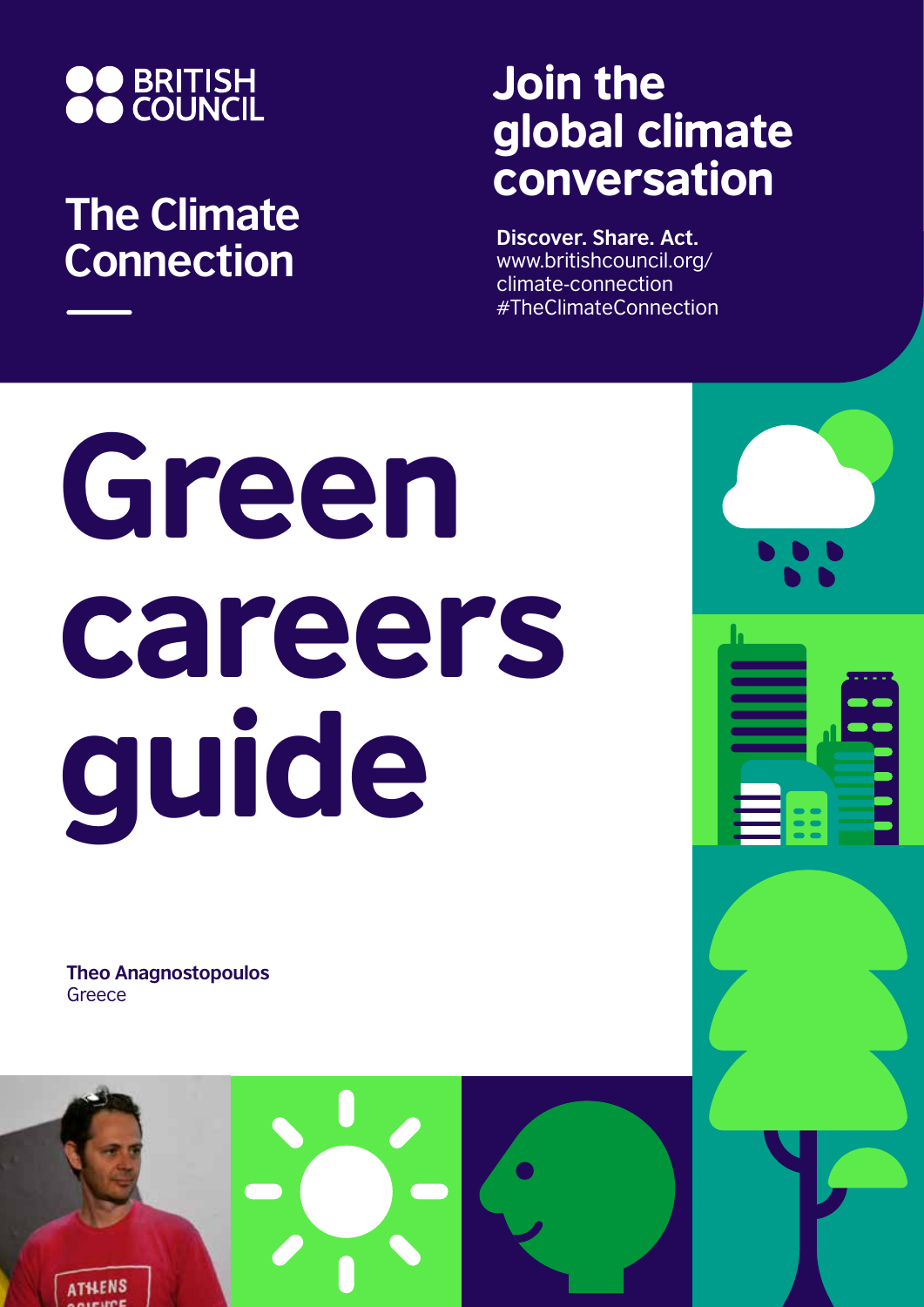### Theo Anagnostopoulos **Greece**

**Theo Anagnostopoulos is a person of many titles: geneticist, science engager, social entrepreneur, and since 2021, a National Geographic Explorer. He is the general manager and co-founder of the social enterprise SciCo (Science Communication), which aims to promote science to the general public through innovative means, whilst having an international reach.**

Theo's mission is to connect people by creating opportunities for non-scientists to engage with science, reaffirming science's vital role in our everyday lives. As a science communicator, he tries to empower youth and the general public through groundbreaking initiatives to become problem solvers and team players, and cultivate science-based thinking, inspired by data and facts. Through numerous high-impact outreach activities, including science festivals, educational platforms and workshops, the organisation has reached over 400,000 people.

#### **A shift from scientific research to outreach**

Theo, from a young age, was a curious and innovative spirit and loved science and scientific discoveries. He soon realised that he wanted to become a scientist and what a better place to accomplish his dream than in the UK? He studied genetics at the University of Newcastleupon-Tyne and completed his master's in human reproductive biology at Imperial College London. He received a PhD in medical genetics from King's College London, University of London, and upon his return to his home country, he continued his research in hereditary breast and ovarian cancer as a postdoctoral fellow at "Demokritos" Research Centre in Greece.



Through his intensive laboratory-based career, he realised how unfortunate it was that the general public could, quite frequently, not understand the importance of significant scientific discoveries and realised the importance of scientific engagement. It became clear to him that he had to serve science from a different perspective.

The turning point in his career came in 2007 when he participated in FameLab, an international science communication competition organised by the British Council. As a FameLab finalist, he discovered his passion for science communication and got inspired to found SciCo, with the support of the British Council.

#### **Climate change action, more pressing than ever before**

Climate change is a global challenge that if we fail to address immediately as a planet, it will threaten not only the environment, which already does, but also human well-being and economies. Never before there has been such a pressing need to engage climate action. 2020 was the hottest year on record and the decade ending of the hottest decade ever.

#TheClimateConnection www.britishcouncil.org/climate-connection